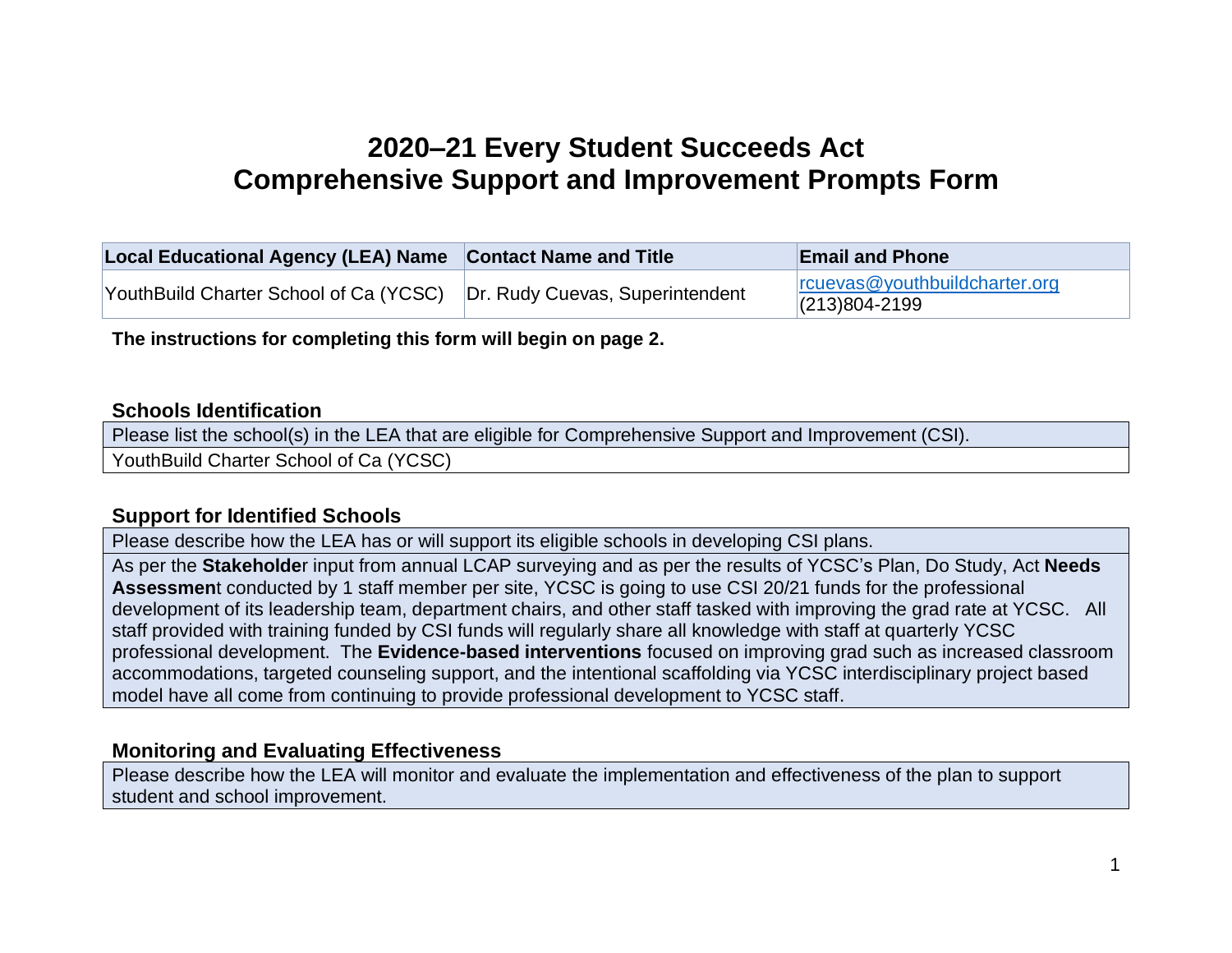Describe the LEA's process for monitoring and evaluating implementation of the CSI plan, including how the LEA is monitoring and evaluating the effectiveness of the selected evidence-based interventions to improve student outcomes.

Describe how the LEA is partnering with stakeholders to monitor and evaluate implementation and effectiveness of the plan.

Via the upcoming annual surveying of all **stakeholders,** YCSC will monitor and evaluate impact of all **evidence-based interventions** noted above. Part of that process is to collaboratively review the 2-year grad rate data published by the CDE as its ultimate measure of effectiveness for CSI grad rate improvement plans. Note: YCSC had previously achieved a grad rate above the 67% in 18/19 but the calculation for 19/20 was suspended by the CDE due to Covid-19. Therefore, YCSC is looking to use its 20/21 CSI funds to achieve a 2<sup>nd</sup> year grad rate figure above 67% to successfully exit CSI status. Ultimately, YCSC will have a conversation with all **stakeholders** about how to move forward with improving its grad rate.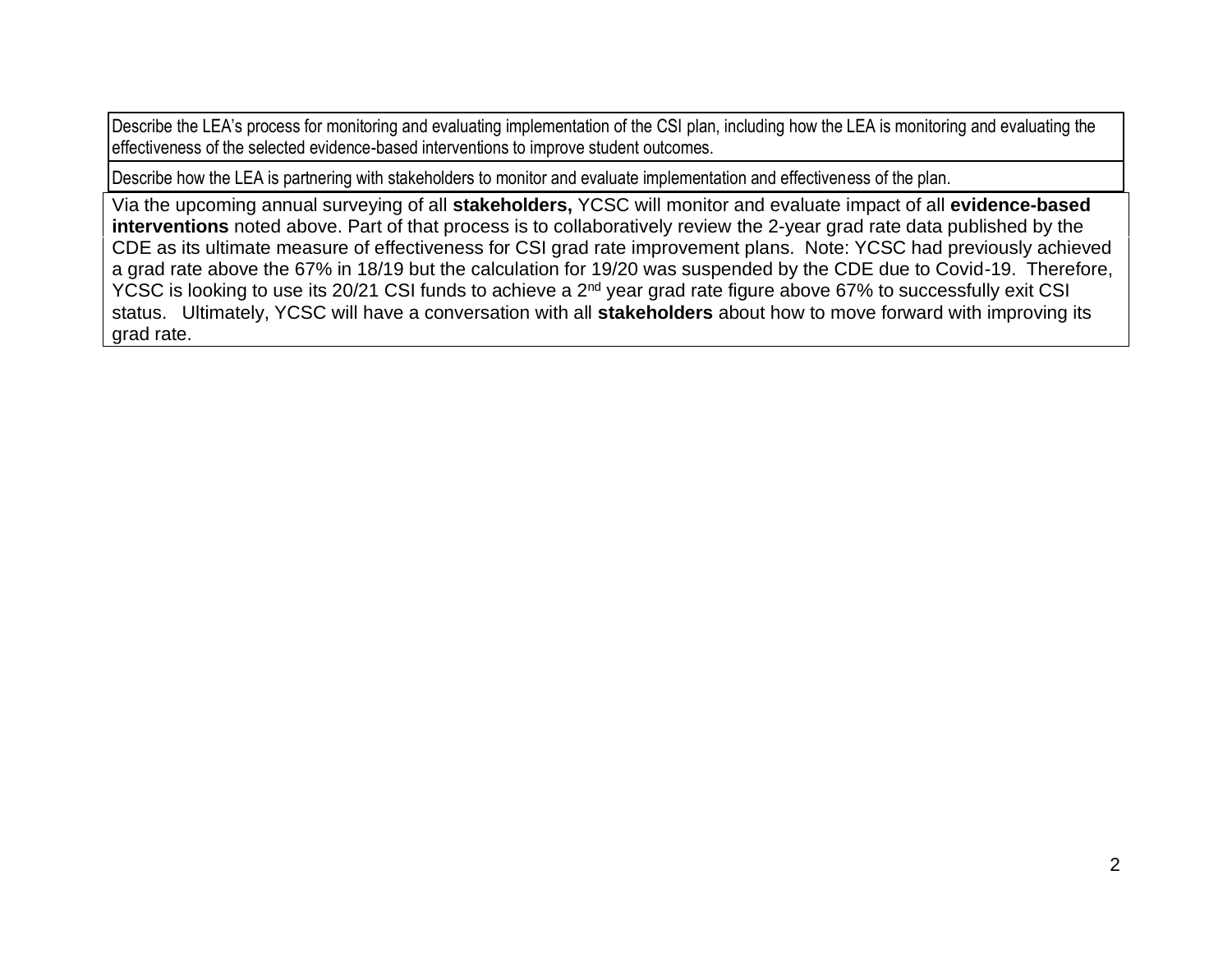# **Instructions**

The Every Student Succeeds Act (ESSA) requires the local educational agency (LEA), in partnership with stakeholders, to develop and implement a plan to improve student outcomes in each school identified for Comprehensive Support and Improvement (CSI). The CSI plan must be approved by the school, LEA, and its state educational agency (SEA). For purposes of the ESSA, the State Board of Education (SBE) serves as California's SEA.

At its January 2019 meeting, the SBE took action to approve three CSI Prompts to be included in the Plan Summary of the Local Control and Accountability Plan (LCAP). The LEA would use the CSI Prompts to report how it was developing its CSI plans and monitoring improvement progress. The County Office of Education (COE) would then approve the CSI Prompts and submit a list of the LEAs with approved prompts to the SBE for final approval.

In response to the effects of COVID-19 on California's education system, Senate Bill 98 waives the requirement of the LCAP for the 2020–21 school year (SY). The attached form replaces, for the 2020–21 SY only, the CSI Prompts requirement in the Plan Summary of the LCAP.

Each LEA with schools identified on the 2019 California School Dashboard (Dashboard) for CSI, shall complete this form and submit to its COE for approval no later than **October 31, 2020**. The COE shall determine the method of submission that best meets its local context.

A COE that serves as an LEA with schools identified for CSI on the 2019 Dashboard and that generally submits an LCAP to the CDE, shall complete and submit the 2020–21 CSI Prompts form to the CDE at **[LCAPreview@cde.ca.gov](mailto:LCAPreview@cde.ca.gov)** no later than **October 31, 2020.** 

The required details and prompts are as follows:

Provide the LEA's contact information in the space provided in the form:

- **Name of the LEA**
- **Contact Name and Title**
- **Contact email address and phone number**